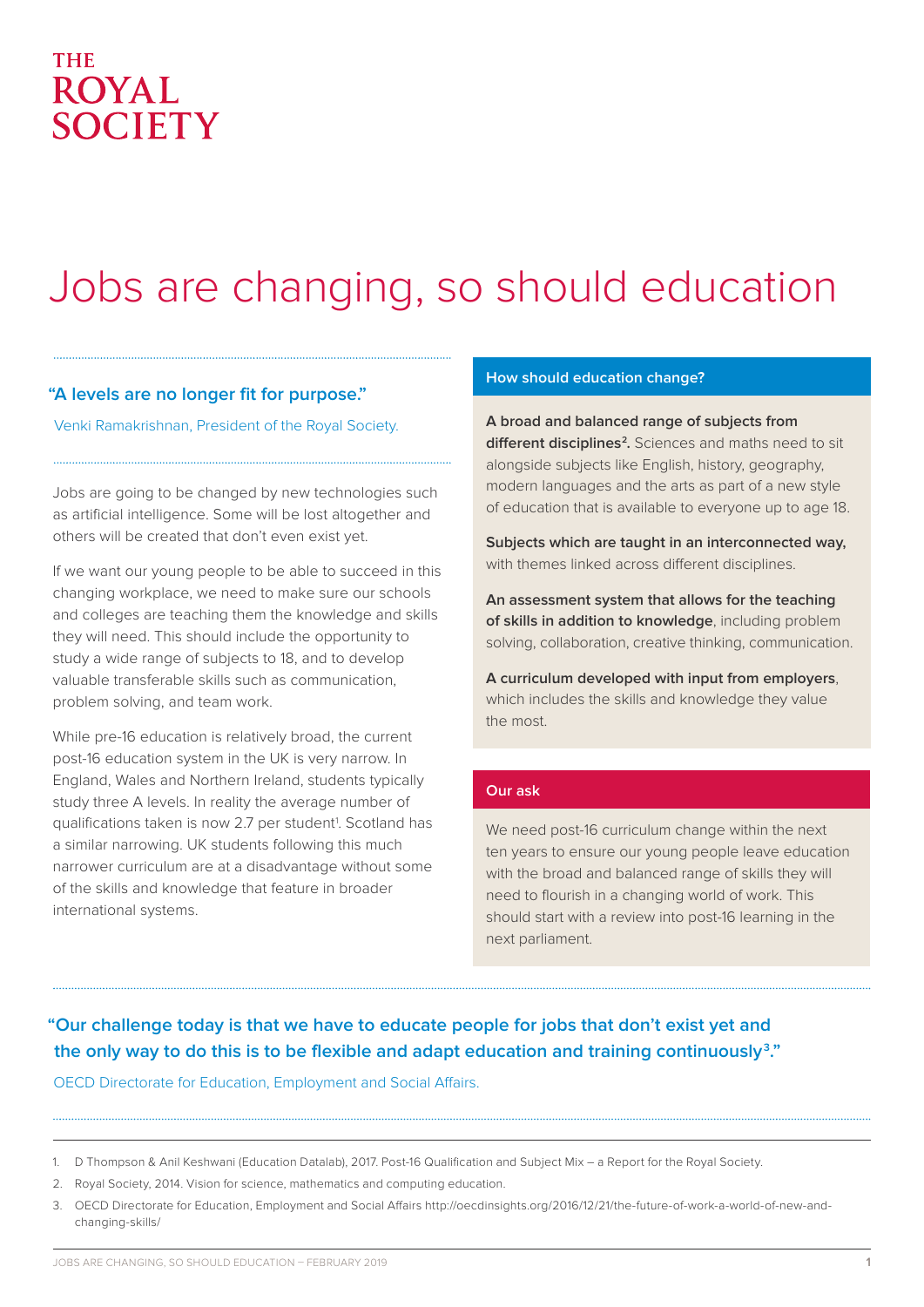## How does the UK compare internationally?

Many countries have moved, or are moving, towards a broader and more diverse and balanced curriculum in order to equip the next generation with the skills that will help them adapt to new technologies and a changing world. Countries that provide a broader post-16 education give young people both breadth of knowledge and depth of understanding, as well as skills that allow them succeed in the world of work.

#### **Compulsory subjects compared across 24 countries (upper secondary level)**

| Country/State                                                                                                                                                        | <b>First language</b><br>is compulsory | <b>Mathematics</b><br>is compulsory | A second<br>language is<br>compulsory | Science is<br>compulsory | One or<br>more other<br>subjects is<br>compulsory |  |  |  |
|----------------------------------------------------------------------------------------------------------------------------------------------------------------------|----------------------------------------|-------------------------------------|---------------------------------------|--------------------------|---------------------------------------------------|--|--|--|
| British Columbia (Canada)                                                                                                                                            | $\blacklozenge$                        | $\blacklozenge$                     | $\blacklozenge$                       | $\blacklozenge$          | $\blacklozenge$                                   |  |  |  |
| Czech Republic                                                                                                                                                       | $\blacklozenge$                        | $\Box$                              | $\Box$                                |                          |                                                   |  |  |  |
| Estonia                                                                                                                                                              | $\blacklozenge$                        | $\blacklozenge$                     | $\blacklozenge$                       | $\blacklozenge$          | $\blacktriangledown$                              |  |  |  |
| Finland                                                                                                                                                              | $\checkmark$                           | √                                   | $\blacklozenge$                       | √                        | √                                                 |  |  |  |
| France                                                                                                                                                               |                                        | $\blacklozenge$                     | $\blacklozenge$                       |                          | $\blacklozenge$                                   |  |  |  |
| Hong Kong                                                                                                                                                            | $\blacklozenge$                        | $\blacklozenge$                     | $\blacklozenge$                       |                          | $\blacklozenge$                                   |  |  |  |
| Hungary                                                                                                                                                              | $\blacklozenge$                        | $\blacklozenge$                     | $\blacklozenge$                       | $\checkmark$             | $\blacklozenge$                                   |  |  |  |
| Ireland                                                                                                                                                              | $\blacktriangledown$                   | $\blacklozenge$                     |                                       |                          |                                                   |  |  |  |
| Japan                                                                                                                                                                | $\blacktriangledown$                   | $\blacktriangledown$                |                                       | $\checkmark$             | √                                                 |  |  |  |
| Korea                                                                                                                                                                | $\blacklozenge$                        | $\blacklozenge$                     | $\blacklozenge$                       | $\blacktriangledown$     | $\blacktriangledown$                              |  |  |  |
| Massachusetts (USA)                                                                                                                                                  | $\blacktriangledown$                   | $\blacktriangledown$                | $\blacklozenge$                       | $\blacklozenge$          | $\blacktriangledown$                              |  |  |  |
| Netherlands                                                                                                                                                          | $\blacktriangledown$                   |                                     | $\blacklozenge$                       |                          | $\blacktriangledown$                              |  |  |  |
| New South Wales (Australia)                                                                                                                                          | $\blacktriangledown$                   |                                     |                                       |                          |                                                   |  |  |  |
| New Zealand                                                                                                                                                          | $\bullet$                              | $\bullet$                           | $\bullet$                             |                          |                                                   |  |  |  |
| Rhineland-Palatinate (Germany)                                                                                                                                       | √                                      | √                                   | $\blacklozenge$                       | ✔                        |                                                   |  |  |  |
| Russia                                                                                                                                                               | $\checkmark$                           | $\blacktriangledown$                | $\checkmark$                          | $\checkmark$             | $\blacktriangledown$                              |  |  |  |
| Singapore                                                                                                                                                            |                                        | $\Box$                              |                                       | $\Box$                   | √                                                 |  |  |  |
| Spain                                                                                                                                                                | $\blacklozenge$                        | $\blacklozenge$                     | √                                     | $\blacktriangledown$     | $\blacklozenge$                                   |  |  |  |
| Sweden                                                                                                                                                               | $\blacklozenge$                        | $\blacklozenge$                     | $\blacklozenge$                       | $\blacktriangledown$     | $\blacklozenge$                                   |  |  |  |
| Taiwan                                                                                                                                                               | $\blacklozenge$                        | √                                   | $\blacklozenge$                       | $\blacklozenge$          | $\blacklozenge$                                   |  |  |  |
| England                                                                                                                                                              |                                        |                                     |                                       |                          |                                                   |  |  |  |
| Scotland                                                                                                                                                             |                                        |                                     |                                       |                          |                                                   |  |  |  |
| Wales                                                                                                                                                                | <b>NO COMPULSORY SUBJECTS</b>          |                                     |                                       |                          |                                                   |  |  |  |
| Northern Ireland                                                                                                                                                     |                                        |                                     |                                       |                          |                                                   |  |  |  |
| <b>KEY</b><br>Subject is compulsory<br>$\blacktriangledown$<br>Subject is in effect compulsory<br>Subject is not compulsory<br>$\bullet$<br>$\overline{\phantom{m}}$ |                                        |                                     |                                       |                          |                                                   |  |  |  |

**□** Students must choose a subject from two or more categories (for example, mathematics or a language as in the case of the Czech Republic]

Source: J Hodgen, D Pepper & L Niaz (2019) Update to table 3 from Nuffield Foundation report: *Is the UK an Outlier*, 2010. Commissioned by Royal Society.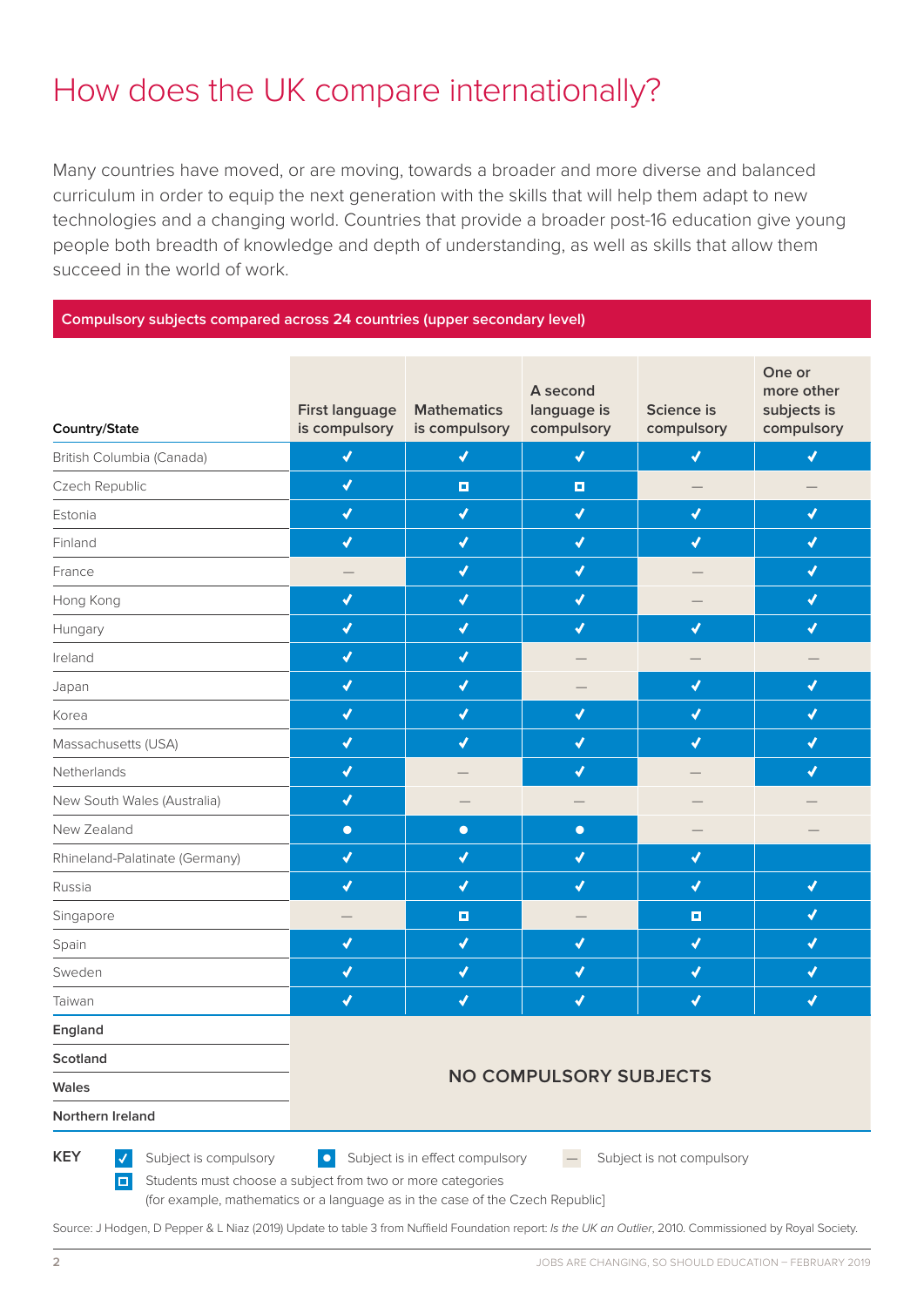## How do education systems differ across the UK?

Education in the UK is a devolved policy area, with England, Scotland, Wales and Northern Ireland each responsible for their own education systems.

|                                                                      | <b>England</b>                                                                                                                                                                                                                                    | <b>Scotland</b>                                                                                                                                                                                          | <b>Wales</b>                                                                                                                                                                         | <b>Northern Ireland</b>                                                                                                                                                                                                   |
|----------------------------------------------------------------------|---------------------------------------------------------------------------------------------------------------------------------------------------------------------------------------------------------------------------------------------------|----------------------------------------------------------------------------------------------------------------------------------------------------------------------------------------------------------|--------------------------------------------------------------------------------------------------------------------------------------------------------------------------------------|---------------------------------------------------------------------------------------------------------------------------------------------------------------------------------------------------------------------------|
| Compulsory<br>school age                                             | 16, but must be in<br>full time education,<br>training, or part time<br>work and education<br>until 18                                                                                                                                            | 16                                                                                                                                                                                                       | 16                                                                                                                                                                                   | 16                                                                                                                                                                                                                        |
| When are students<br>assessed?*                                      | 16, 18                                                                                                                                                                                                                                            | $15 - 16$ , $17 - 18$                                                                                                                                                                                    | 16, 18                                                                                                                                                                               | 16, 18                                                                                                                                                                                                                    |
| What type of post-16<br>exams do they take?<br>(typically available) | AS levels, A levels<br>Typically, students take<br>3 A levels.<br>AS levels no longer<br>count towards an<br>A level following reforms<br>from 2015 onwards,<br>and are now a separate<br>qualification.                                          | Highers, Advanced<br>Highers<br>Typically, students take<br>5 Higher subjects, with<br>some UK universities<br>requiring Advanced<br>Highers in certain<br>subjects.                                     | AS levels, A levels<br>AS levels remain a<br>contributory part<br>of the A level<br>qualification, and<br>can also be taken<br>as a stand alone<br>qualification.                    | AS level, A levels<br>The open qualification<br>market in Northern<br>Ireland means there is<br>a mixture of AS and<br>A levels depending on<br>which exam board is<br>chosen.                                            |
| How do further<br>education (FE)<br>colleges operate?                | Open to age 16+<br>Available courses<br>include: academic<br>courses, vocational<br>and technical courses,<br>and other work-based<br>learning including<br>apprenticeships.<br>Some FE colleges also<br>offer HE qualifications.                 | Open to age 16+<br>Available courses<br>include: Highers,<br>Advanced Highers,<br>vocational and technical<br>courses including<br>apprenticeships.<br>Some FE colleges also<br>offer HE qualifications. | Open to age 16+<br>Available courses<br>include: A levels,<br>vocational and technical<br>courses including<br>apprenticeships.<br>Some FE colleges also<br>offer HE qualifications. | Open to age 14+<br>Available courses<br>can include: A levels,<br>vocational and technical<br>courses or other work-<br>based learning including<br>apprenticeships.<br>Some FE colleges also<br>offer HE qualifications. |
| What types<br>of vocational<br>qualifications<br>are available?      | Among others:<br><b>OCR Nationals:</b><br>equivalent to GCSE<br>BTECs: can be studied<br>as a full time course or<br>alongside GCSEs and<br>A Levels<br>From 2020:<br>T Levels - new 2 year<br>technical programmes<br>(alternative to A Levels). | <b>Scottish Vocational</b><br>Qualifications (SVQs).<br>Work-based<br>qualifications with<br>no formal exams                                                                                             | Among others:<br><b>OCR Nationals:</b><br>equivalent to GCSE<br>BTECs: can be studied<br>as a full time course or<br>alongside GCSEs and<br>A Levels                                 | Among others:<br><b>OCR Nationals:</b><br>equivalent to GCSE<br>BTECs: can be studied<br>as a full time course or<br>alongside GCSEs and<br>A Levels                                                                      |
| Who is responsible for<br>education policy?                          | Department for<br>Education (DfE)<br>(UK Government)                                                                                                                                                                                              | Scottish Parliament,<br><b>Education Scotland</b>                                                                                                                                                        | Department for<br><b>Education and Skills</b><br>(Welsh Government)                                                                                                                  | Department of Education<br>(DE)<br>(Northern Ireland<br>Executive)                                                                                                                                                        |

\* High stakes external assessment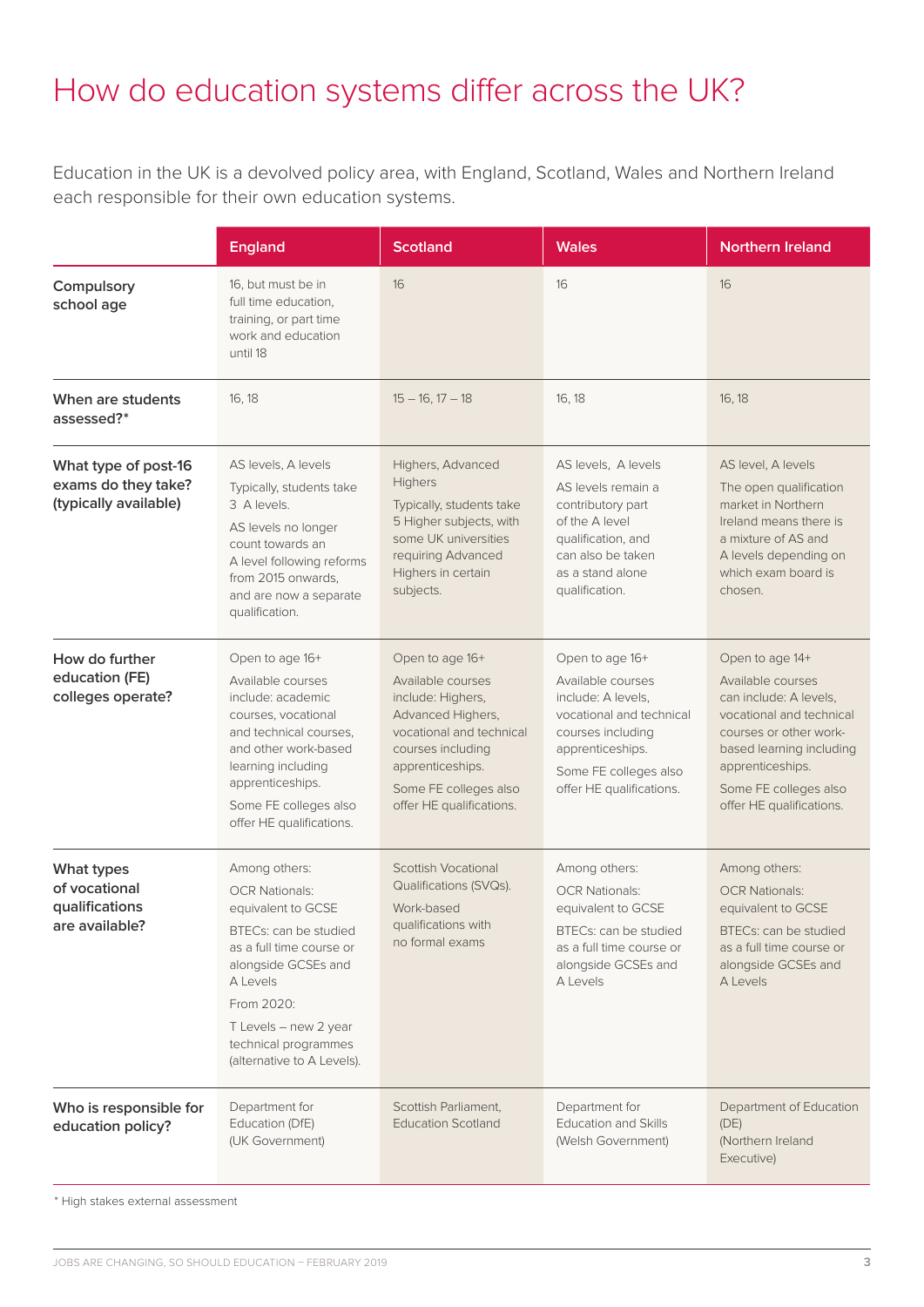## Why do we need a broad and balanced curriculum?

The limitations of a narrow curriculum are already being identified across the UK, as well as within schools, employers and parents. Wales and Northern Ireland are taking active steps to address this.

#### **Scotland**

 "Fall in pupils studying key subjects should be a red flag. A narrow curriculum is not in the interests of Scotland's pupils but we continue to see subjects drop in terms of the number of pupils sitting it."

**Iain Gray MSP, Scottish Labour education spokesman**

#### **Wales**

Wales is developing a new curriculum with an emphasis on 'equipping young people for life'. Rather than a focus on narrow subject areas, the new curriculum has six 'Areas of Learning and Experience': expressive arts; health and wellbeing; humanities; language, literacy and communication; mathematics and numeracy; science and technology.

"Advances in technology and globalisation have transformed the way we live and work. These changes have profound implications for what, and how, children and young people need to learn. After all, tablets and smart phones didn't even exist when the last curriculum was introduced in 1993.

Schools and teachers need more flexibility to respond to this environment, using a new curriculum which will promote high achievement and engage the interest of all children and young people to help them reach their potential."

**GOV.WALES**

#### **Schools**

 "Assessment objectives from GCSE specifications were being tracked back to as early as year 7, meaning many pupils spend their secondary education learning narrowed and shallow test content rather than broader and more in-depth content across a subject area."

**Amanda Spielman, Chief Inspector, Ofsted**

#### **England**

 "The high-stakes system has led to a narrowing of the curriculum with a focus on English and maths at the expense of other subjects like science, humanities and the arts. It is right that schools are held to account for their performance but the government should act to lower the stakes and help teachers to deliver a broad, balanced and fulfilling curriculum."

**Neil Carmichael, former Chair, Education Select Committee**

#### **Northern Ireland**

 "The Key Stage 4 Entitlement Framework is a core element of the Northern Ireland Curriculum. The Entitlement Framework ensures that schools provide pupils with access to a broad, balanced and relevant curriculum. It provides pupils with access to a range of courses which are linked to relevant learning and career pathways."

#### **CCEA**

#### **Employers**

 "We need a whole education approach to young people including the ability to work in teams, to be resilient, and to present well. Facts matter in education, times tables matter. Basic maths and literacy are the gateways to good careers. But we can teach them in more engaging ways which develop other skills."

#### **Neil Carberry, former Managing Director, CBI**

#### **Parents**

More than half of parents believe young people should be encouraged to study a broader range of subjects than they currently do. Improving work experience, maths and digital skills are top priorities for parents.

#### **Kantar Institute4**

<sup>4.</sup> Online survey of 1000 parents, December 2018.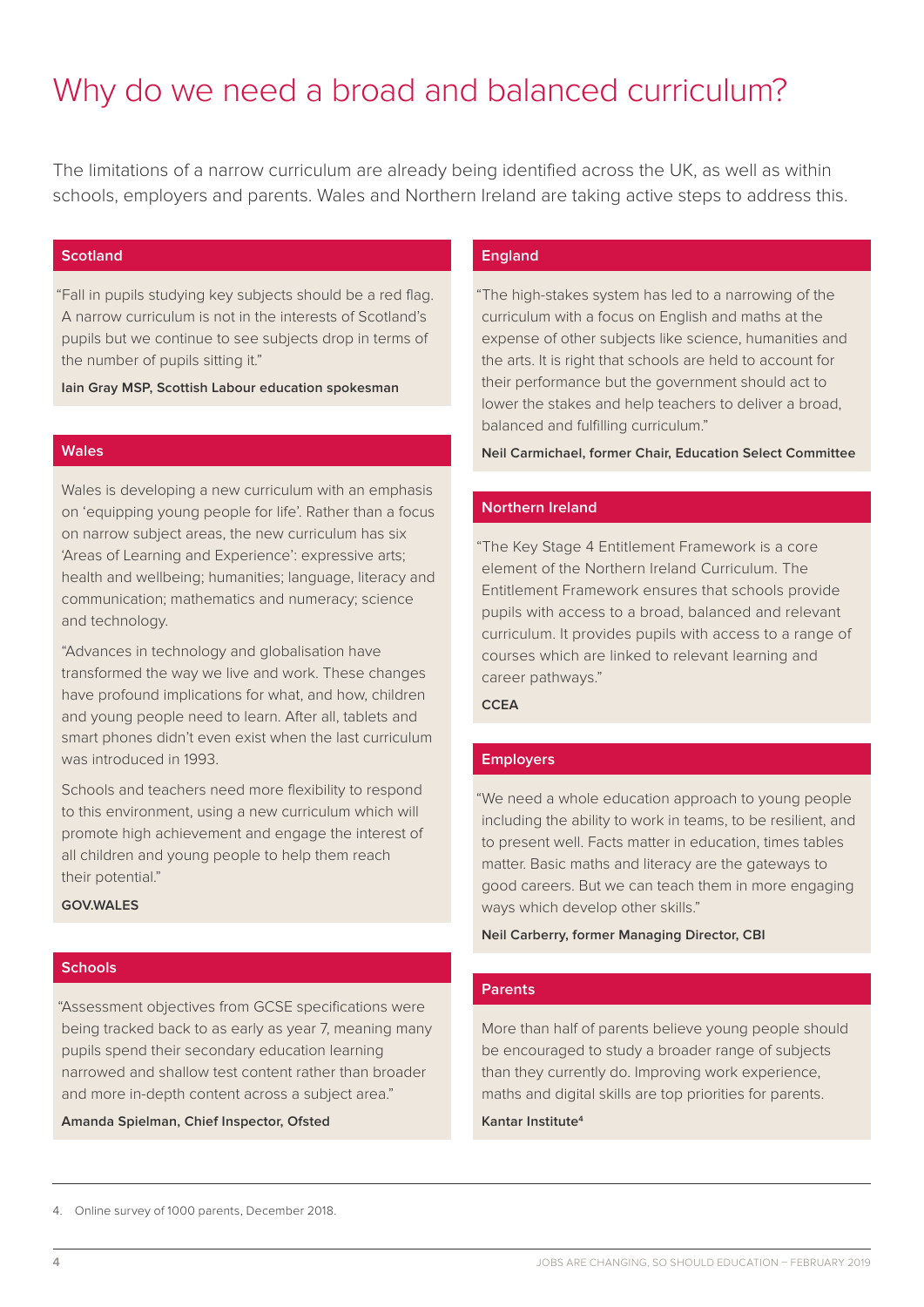### What factors affect the options open to young people?

The UK's existing post-16 education systems are too narrow, but within them, lots of young people are not even studying the broadest range of subjects that could be offered to them. These young people are at a disadvantage in the changing world of work.

The following pages show how different factors can affect the number and type of qualifications students are able to take post-16.

To move towards a broader and more balanced curriculum for all young people, these factors must be taken into account.

#### **About the data (figures 1 – 4)**

The following data is from England only, however many of the factors and trends identified are applicable to the wider UK. Whilst the number of subjects taken is a useful indicator of curriculum breadth, taking a higher number of qualifications does not necessarily represent a broad and balanced curriculum (e.g. someone who takes 3 A levels may take exclusively science subjects).

#### **Definitions**

**IB**: International Baccalaureate or AQA Baccalaureate.

**A levels**: Students taking A levels or Pre-U qualifications.\* In some cases, this is accompanied by an additional substantive vocational qualification.\*\*

**Other:** Other (primarily vocational) sets of qualifications.

#### **FIGURE 1: Your family's income**

Family income has a significant impact on the number of subjects a young person takes. **Less than a third of students who claim for free school meals (FSM) go on to study 3 or more A levels, compared to more than half of students from better-off backgrounds.** 



- The Pre-U is a diploma-type qualification which is accepted by higher education institutions for entry.
- Substantive vocational qualifications are those equivalent in size to one or more A Levels. We have excluded General Studies and Citizenship A level subjects.

Source: D Thompson & Anil Keshwani (Education Datalab), 2017. Post-16 Qualification and Subject Mix – a Report for the Royal Society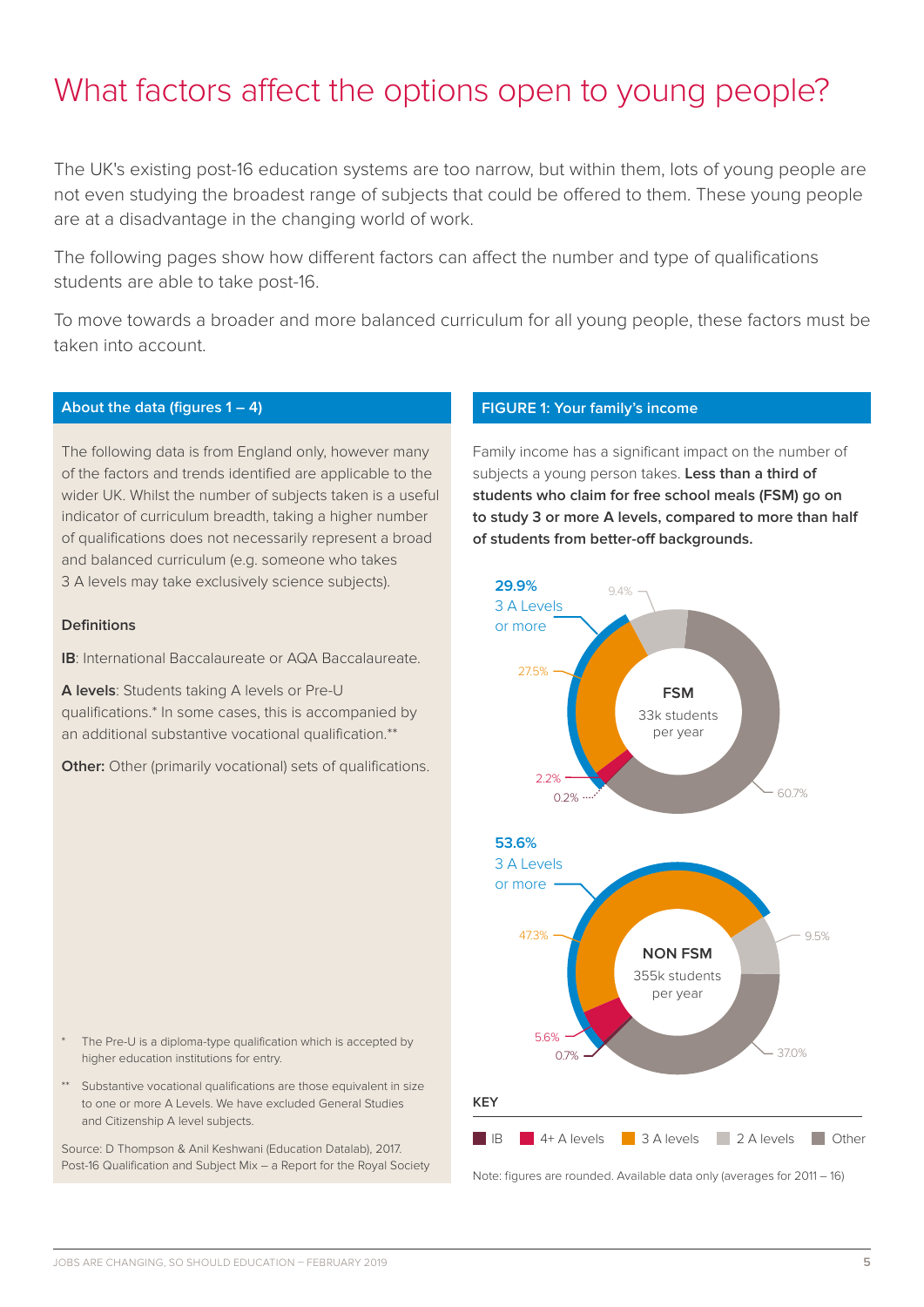#### **FIGURE 2: What type of school you go to**

There are stark differences in the number of subjects taken by students depending on what type of school they attend. Students in comprehensive schools are far less likely to take more than three A levels compared to their counterparts in grammar or independent schools. Many FE colleges offer a much wider range of courses than schools or sixth form colleges, therefore unsurprisingly the vast majority of young people attending them study 'other' qualifications.



#### **FIGURE 3: Your gender**

Girls are likelier to study a higher number of subjects than boys, however in recent years the average number of subjects taken by both has gone down.

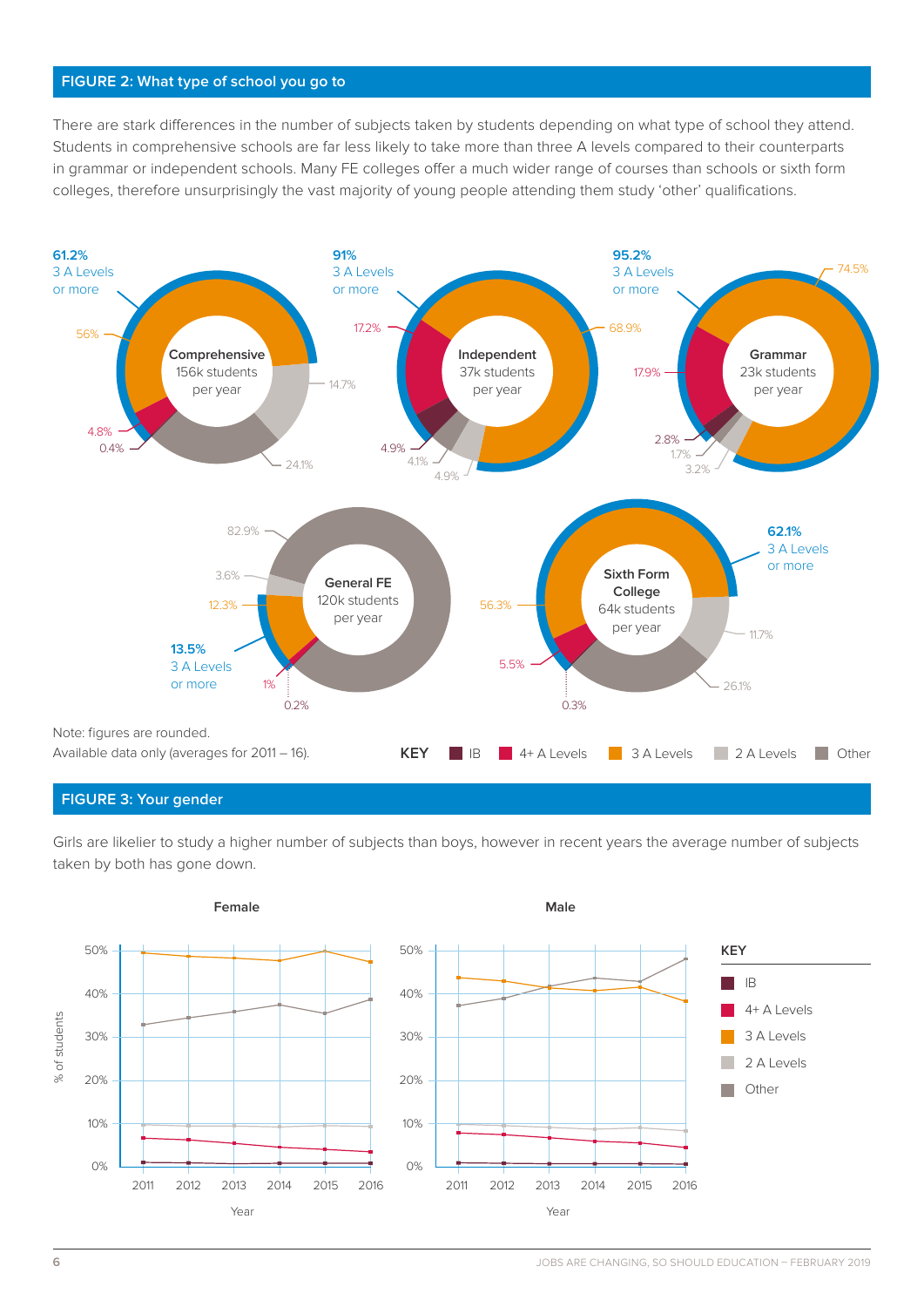#### **FIGURE 4: Where you live**

Where a young person lives can have a significant impact on the number of subjects they take. For example, in the South East 57% of students take 3 or more A levels compared to the North East where it is only 42%.



Note: figures are rounded. Available data only (averages for 2011 – 16)